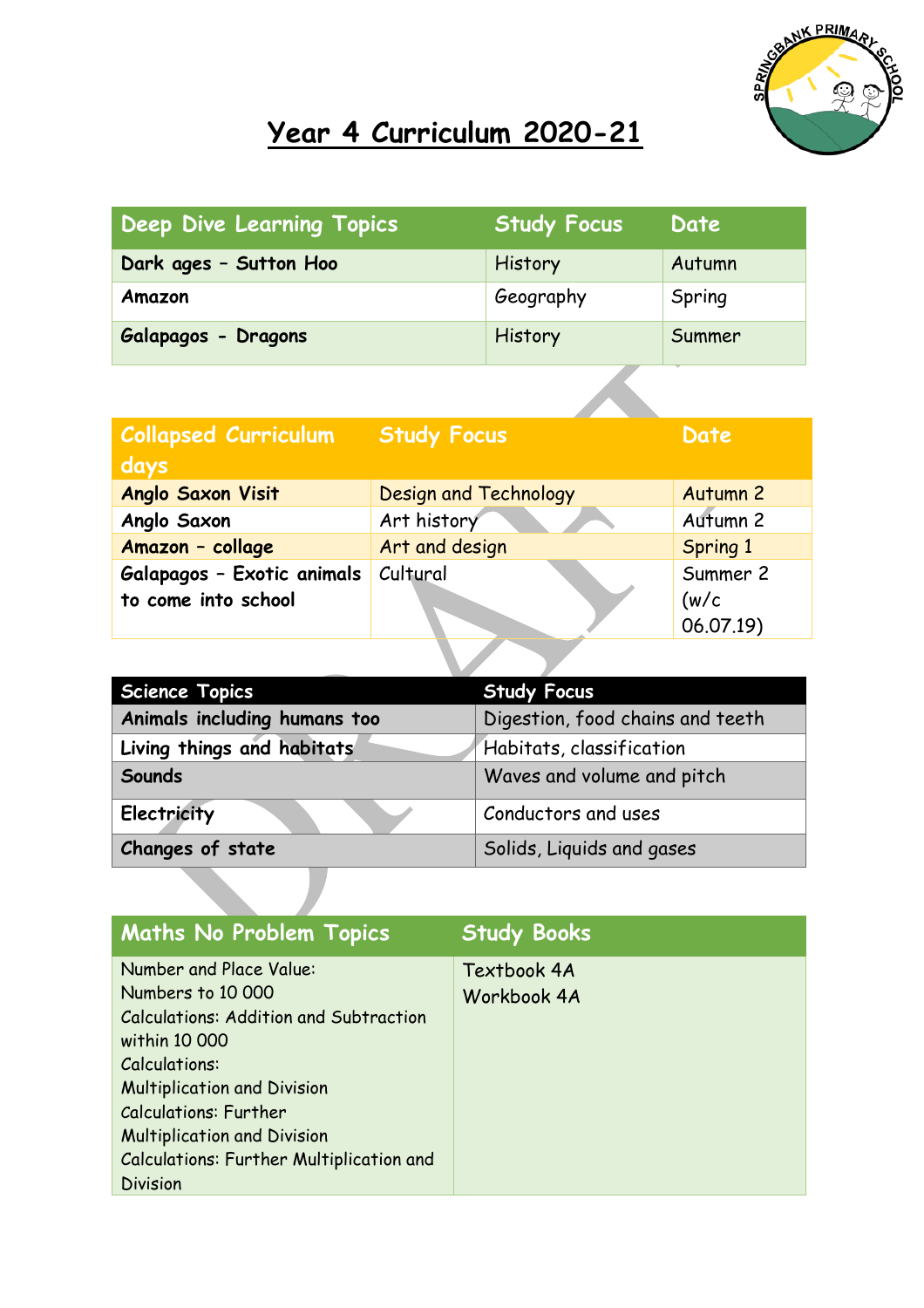

Statistics: Graphs Fractions, Decimals and Percentages: Fractions Mid-year (A) Tests and Remediation Fractions, Decimals and Percentages: Decimals Measurement: Money Measurement: Mass, Volume and Length Measurement: Area of Figures Geometry – Properties of Shapes: Geometry Geometry – Position and Direction: Position and Movement Number and Place Value: Roman Numerals

Textbook 4B Workbook 4B